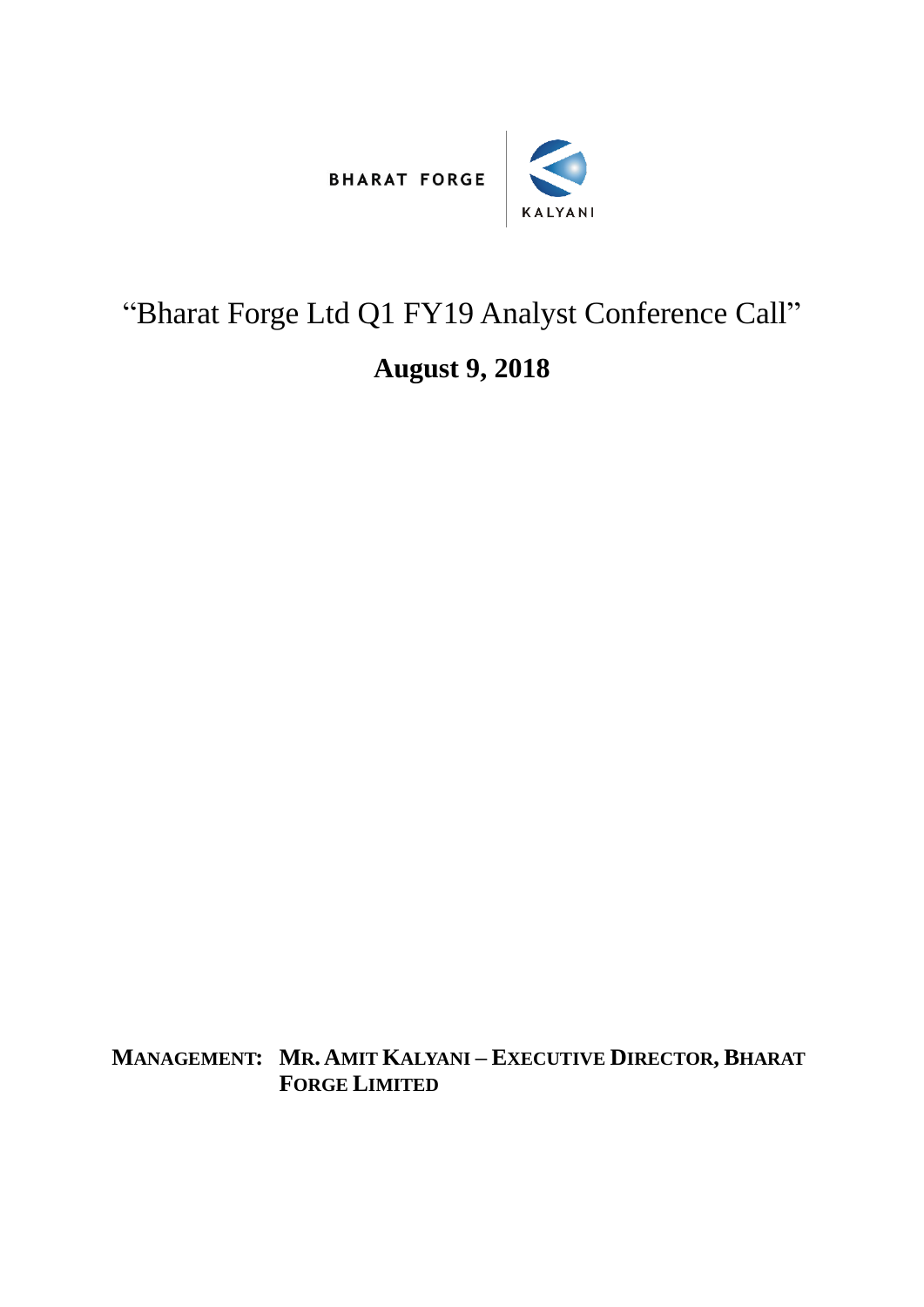**Moderator:** Ladies and gentlemen, good day and welcome to the Bharat Forge Limited Q1 FY19 Analyst Conference Call. As a reminder all the participant lines will be in the listen-only mode and there will be an opportunity for you to ask questions after the presentation concludes. Should you need assistance during the conference call please signal an operator by pressing \* then 0 on your touchtone telephone. Please note that this conference is being recorded. I now hand the conference over to Mr. Amit Kalyani. Thank you and over to you sir.

**Amit Kalyani:** Thank you very much. Good afternoon ladies and gentlemen and thank you for joining our analyst call. As is our usual practice I will take you through a quick update and then open up for Q&A. I have with us our entire finance team and investor relations team. So, the key highlights are we have had our seventh consecutive quarter of sequential revenue growth. Our revenue was about Rs. 1479 crores which is about 23% growth YoY and we have seen good growth across all our sectors that is automotive, both the commercial vehicles, passenger car, industrial business segments and we have increased market share and we have developed a lot of new products which is helping us gain further momentum. As we had mentioned over the last 2 years our contribution from passenger car components is increasing, in fact our business of quarterly revenue grew to over Rs. 100 crores just on passenger car exports and that is a growth of almost 145% over last year.

> Our EBITDA margins continue to remain fairly strong at 29% which is well within our stated range of 28-30% and our PBT was at about growth of 29% to about Rs. 355 crores. And our PAT was Rs. 234 crores. Our balance sheet remains strong. We have had strong cashflow generation for the quarter and our cash balance remains now at about Rs. 1,800 crores. I am also happy to announce that we have secured several new orders this quarter. We have won a new business domestically of about Rs. 120 crores which is for passenger car and commercial vehicles. And we have also secured a new long-term contract of 40 million Euros per year for aluminum forging which will start from the end of 2019.

> Additionally, we have a very strong traction on the aluminum forging demand in the US market and we have now decided to set up a facility. This will be brown-field expansion of our US operations where we will set up a new state-of-the-art aluminum forging facility to address the US market. In terms of the outlook we expect strong demand in the export market across all sectors. In the domestic markets also, we expect fairly strong demand, in spite of this weight loading change that has been made on axial loads. We also expect on the passenger car side to see a strong growth coming in India and another area which we are very bullish on where we expect from next quarter very strong growth in numbers is on our defense & aerospace business where we have secured business but due to delay of the tenders being converted from tender to order by one quarter that it slipped, so that will start from Q2.

> Overall, we expect a fairly strong year and also expect the traction that we have built this year to go also into next year. Just looking back, couple of points I want to make. We put in place multiple strategic initiatives over the last let us say 6-7-8 years. So, in 2007 we strategically got into the industrials business and at that time our industrial revenues were roughly about Rs. 300- 400 crores a year, now they are running at over Rs. 2,200 crores for the year. So, this was one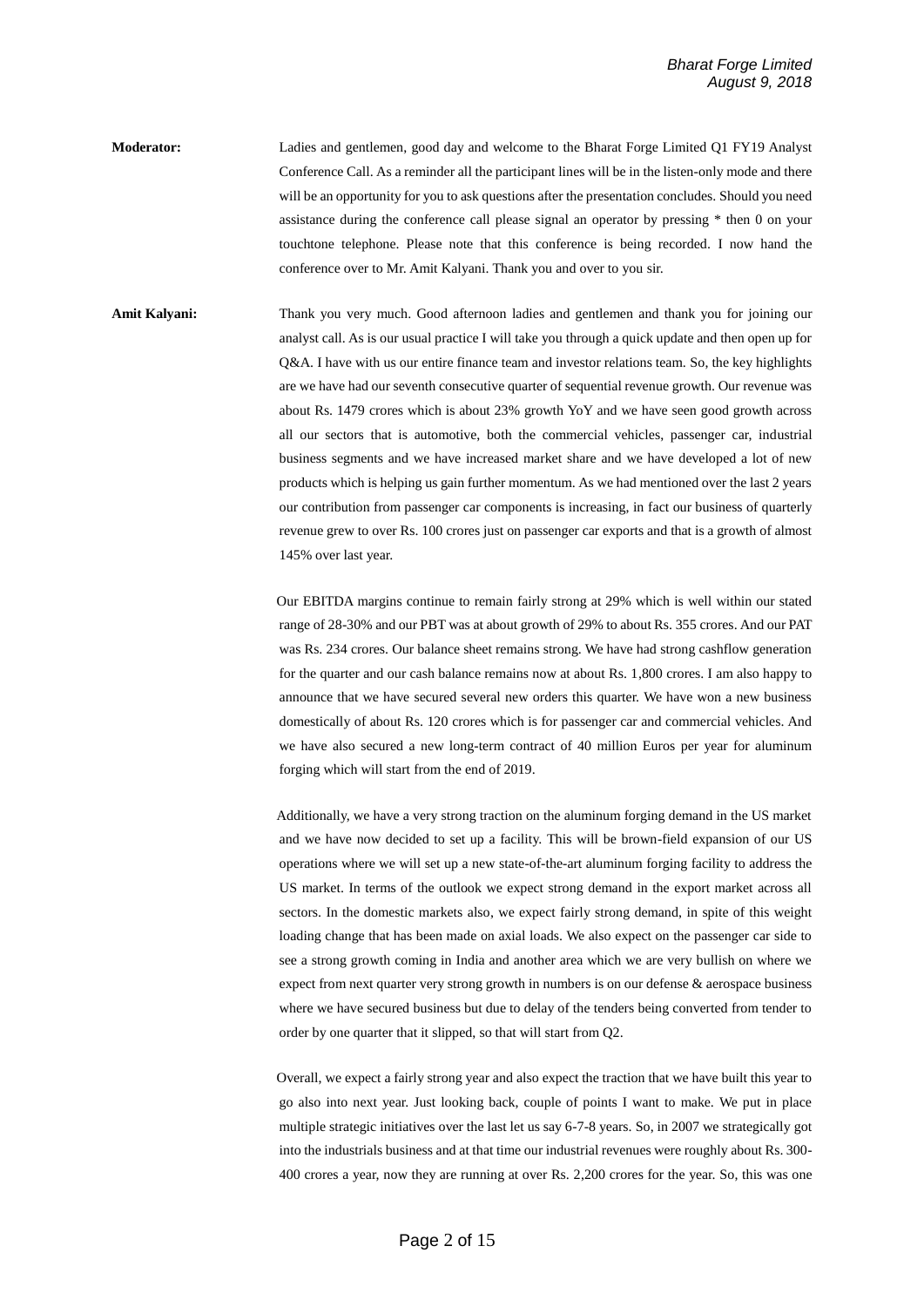major inflection point which allowed us to grow profitably in spite of the cyclicity and everything else in the global automotive industry.

Similarly, our PBT today on a quarterly basis is equal to what our profit was for the whole year, 10 years back. So, in 10 years we have increased our profits 4x. We are now putting in place three new very substantial growth drivers and strategic initiatives which will over the next 5 to 7 years substantially transform our company even more into a technology driven supplier of high value products and solutions to a variety of markets. And these three major initiatives are, one is our defense initiative where we are producing component that go into systems and making systems which we are fielding to customers across the world. And here we are also witnessing tremendous export opportunities which in a year or two will become big.

The second initiative is this whole Centre for light weighting technology where we are starting with aluminum forging but we will also add to that composite carbon fiber etc. etc. etc. and the third area that we are putting a lot of effort in is on E-Mobility and EVs and that is an area where we are making a lot of effort and that will result into large potential revenues as these markets mature and we develop products and bring them to market over that time.

So, I just wanted to highlight these few points and then these are the three major growth drivers that will help us grow our business substantially. I would also like to mention that we are now in the middle of a Rs. 500 crores CAPEX where we are expanding forging and machining capacities. And this will start coming online from next year and will also give us substantial headroom to grow and we see demand and traction growing.

I am now happy to open questions. So, just in terms of balance sheet let me just give you a quick snapshot. We have net debt equity of about 0.22. Long-term debt equity is negative because we have more cash in long term debt. Our return on capital employed, net of cash is running at almost 24.5-24.8%. Return on net worth is about 20%.

So, that is the overall snapshot, and take your questions now. Thank you.

- **Moderator** Thank you very much sir. Ladies and gentlemen, we will now begin the question and answer session. The first question is from the line of Sunil Duggal, an individual investor. Please go ahead.
- **Sunil Duggal:** I wanted to ask you that this 50,000 truck order which came in July, so if you could highlight as to what is the timeframe?

**Amit Kalyani:** Actually, this is the ACT number for North American Truck markets.

**Sunil Duggal:** My question is that if in case we get an order how early do we start procuring the raw materials for the order to be executed?

**Amit Kalyani:** See typically our contracts are all long-term. We have business visibility over annual plan and then rolling four months plan. And any variance that happens in the plan is only what is the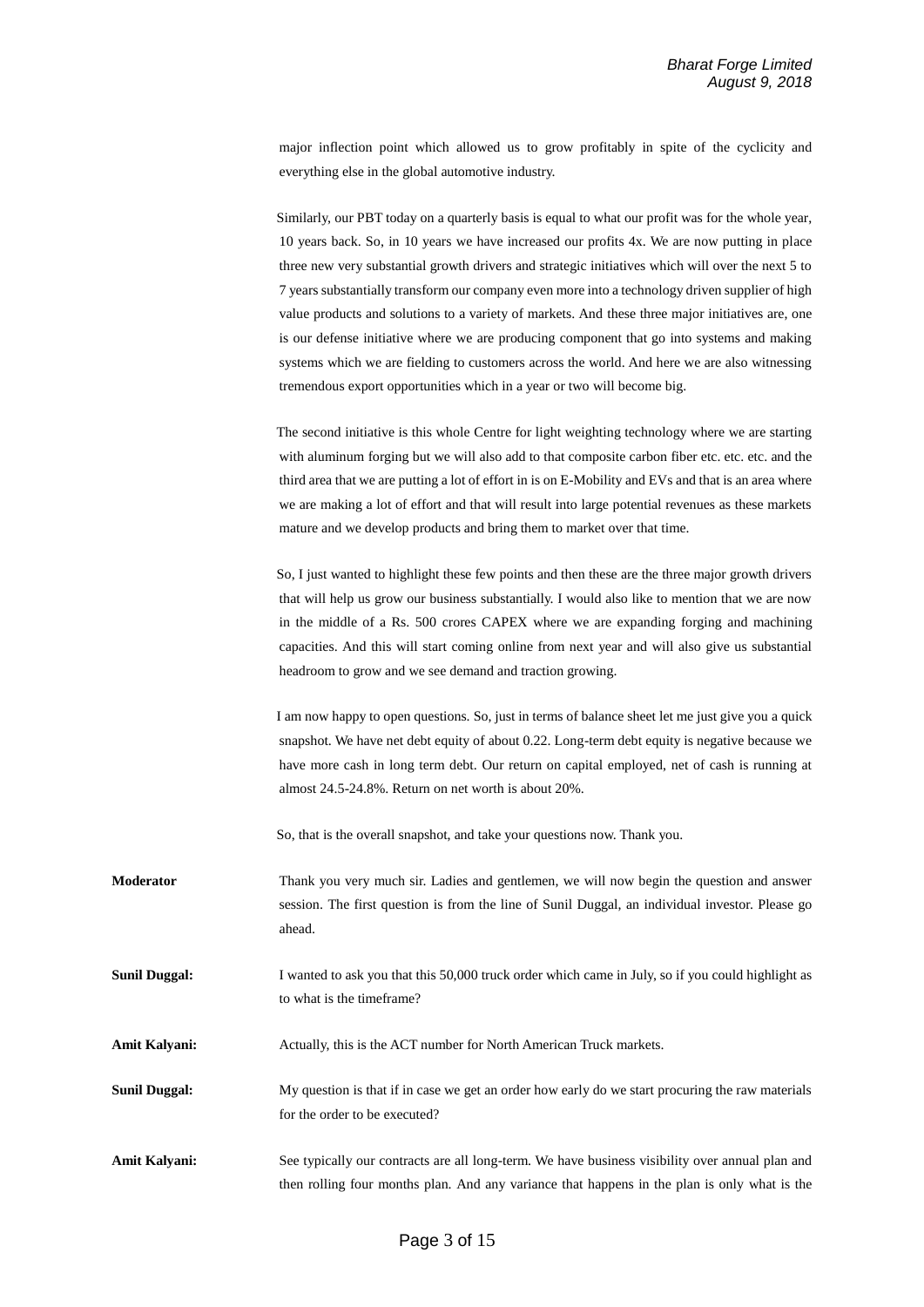changes we make in our procurement. But we can react to changes fairly quickly. I mean we can react as quickly as in two weeks.

**Moderator:** Next question is from the Hitesh Goyal from Kotak Securities. Please go ahead.

**Hitesh Goyal:** Sir can you give us some guidance on the US class-8 trucks revenue that you are expecting and also in the domestic CV industry with this action non-changed, does your guidance hold on which we were giving 10-12% for this year.?

- **Amit Kalyani:** Yes, our guidance for the domestic market remains the same. We have had a strong year and we expect the next two quarters to remain fairly strong because whatever we have spoken to the managements of most of our big customers they all feel that things will remain unchanged and very-very small changes. Secondly, I would like to highlight that domestic CV is less than 20% of our revenue. And on terms of global CV it is a very strong market right now and due to the 2020 new emission norms I think the markets will remain strong.
- **Hitesh Goyal:** So, sir you had given a guidance of 28% growth for Class 8 trucks for CY18. Does that hold or you are revising that guidance sir?
- **Amit Kalyani:** I think we make our plans based on what we feel is realistic and if things are better than that we will try and make sure that we supply whatever is required.
- **Hitesh Goyal:** And sir on defense you had given some color that you got one off order which was to be executed in FY19 of around Rs. 200 crores sometime last year.
- **Amit Kalyani:** Yes, that will happen in FY19.
- **Moderator:** The next question is from the line of Sonal Gupta from UBS Securities. Please go ahead.
- **Sonal Gupta:** Amit just wanted to understand you are now putting significant CAPEX in subsidiaries, so in terms of first beginning this new order in Europe of 40 million Euros, is this an extension of the existing orders on the aluminum?

**Amit Kalyani:** This is a brand-new order, and this is 40 million annually over entire platform rights.

**Sonal Gupta:** Okay, and so then we should see further revenue increase for that AT business.

**Amit Kalyani:** Yes, and again this will also result in overall European EBITDA percentage increase.

**Sonal Gupta:** Right, so that is what I want to understand because if you look at it over the last many years despite whatever efforts you have made we have not really seen any material improvement in the profitability and I guess the return on capital like you said 24.5, I am guessing that is for the whole group. But clearly for the subsidiaries it is much lower. So, now when we are putting this \$55 million CAPEX in US, I mean what is the sort of return expectation?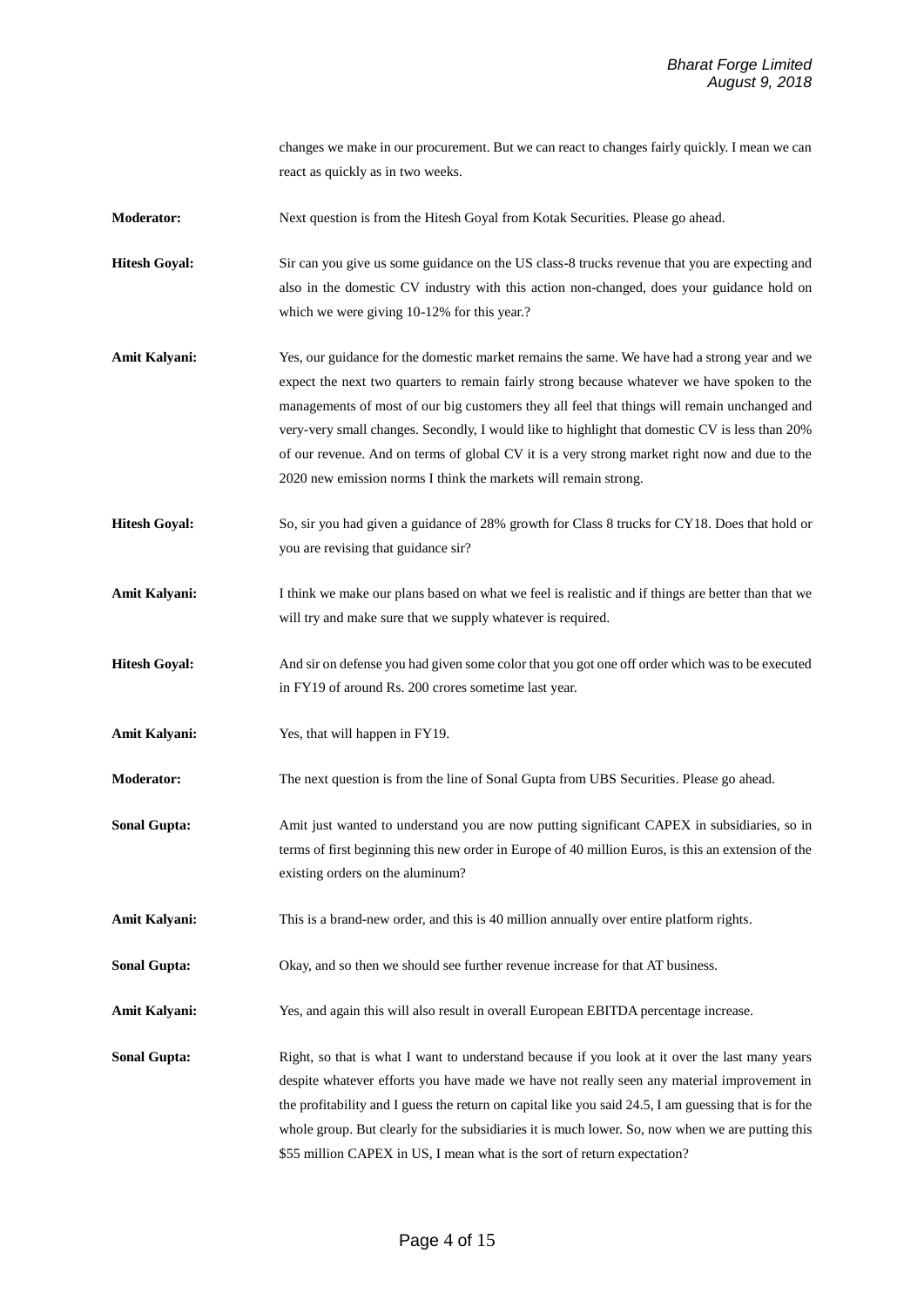**Amit Kalyani:** US also we will see a very strong EBITDA margin and that will also change the EBITDA profile of the entire US operations and this additional 40 million as it goes into production and ramps up will help create almost 40% of our business in aluminum in subsidiaries and thereby get a strong boost from that EBITDA. And our aim is to grow our EBITDA to something in the 12- 13-14% blended over a period of time.

**Sonal Gupta:** And what sort of return on capital will that imply?

Amit Kalyani: I think this return on capital employed will be strong, substantially better than what we are at today but please remember this is the first investment we are making in the US after buying this company. So, there is some additional cost that you have to make when you are doing something for the first time. We will still have a high teen return on investment.

**Sonal Gupta:** And so just to reconfirm, so you are saying when you are saying 12-14% EBITDA margin, so then you are talking about the European business on an overall basis, is it?

Amit Kalyani: I am talking about European basis on an overall basis, yes, possibly. Our target is actually even little higher than that but I would say 12-14% is a good number to get to first time.

**Sonal Gupta:** And just could you confirm what is the CAPEX for this year and next year overall?

**Amit Kalyani:** This year our CAPEX is about Rs. 500 crores in projects and next year will be another Rs. 400 crores, maybe Rs. 350 crores.

**Sonal Gupta:** So, this is the standalone CAPEX, right?

**Amit Kalyani:** Yes, this is standalone and in India.

**Sonal Gupta:** And global, overall, I mean?

**Amit Kalyani:** Overall right now the US CAPEX for which we have a large order, which is \$55 million.

**Sonal Gupta:** So, that will happen over this year and next year. What timeframe do we see that for?

**Amit Kalyani:** It will happen over 3 years – 2018-19-20.

**Moderator:** The next question is from the line of Kapil Singh from Nomura. Please go ahead.

**Kapil:** Just wanted to check on the US truck orders. We have seen the order inflows are running significantly higher than the production that is going on. So, how do you see this panning out? Do you think the production has scope to increase significantly from current levels or will these orders get spread out over 2 years and the cycle may extend longer because of that?

**Amit Kalyani:** Right now, there is a capacity shortage for supply for most of the components. So, therefore I think till there is some ramp up in supplier capacity, production is going to remain at this level.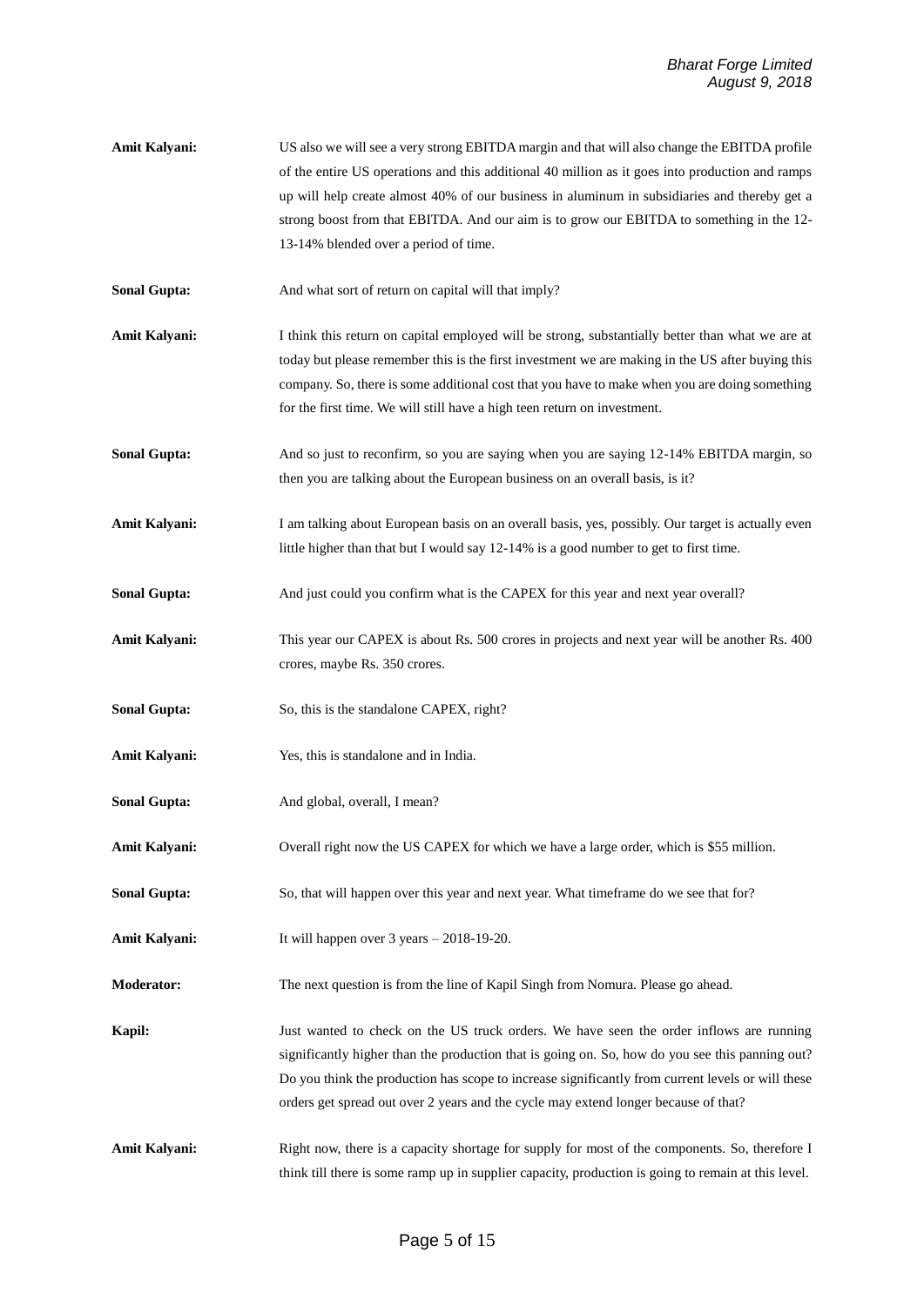| Kapil:        | And how long do you see that constituting?                                                                                                                                                                                                                                                                                                                                                                                                                                                                                                  |
|---------------|---------------------------------------------------------------------------------------------------------------------------------------------------------------------------------------------------------------------------------------------------------------------------------------------------------------------------------------------------------------------------------------------------------------------------------------------------------------------------------------------------------------------------------------------|
| Amit Kalyani: | You should see a spreading out of larger production over a longer period of time.                                                                                                                                                                                                                                                                                                                                                                                                                                                           |
| Kapil:        | And secondly just your thoughts on how you think about the production footprint going ahead<br>because you are expanding in US, so is this more project-based expansion where you are seeing<br>orders or as a strategy you would like to expand your global footprint over the next 3 years?                                                                                                                                                                                                                                               |
| Amit Kalyani: | Aluminum and light weighting is now becoming a very big global imperative and hence we have<br>to do this, and US market is adopting this now in the next 2-3-4 years we should produce in the<br>US to supply to the US because we need to grow our passenger car business quite substantially<br>and we will definitely create more pass-car locations close to customers going forward but only<br>where they generate adequate returns.                                                                                                 |
| Kapil:        | Okay, so strategically you are looking to change that compared to what we are doing currently<br>because currently we are producing a very large percentage out of India.                                                                                                                                                                                                                                                                                                                                                                   |
| Amit Kalyani: | We will grow India as well. We will grow India revenue at the same rate if now more than what<br>we are doing outside but in certain areas like aluminum specifically make products close to<br>customers.                                                                                                                                                                                                                                                                                                                                  |
| Kapil:        | And what is the reason for that? Just to understand why this cannot be done in India?                                                                                                                                                                                                                                                                                                                                                                                                                                                       |
| Amit Kalyani: | (A) it is very high volume, (B) aluminum presence and usage is significantly higher there and<br>supply base is also significantly larger there. These are orders which are multiple million pieces<br>per customer per year. And it involves sometimes supplying to an OEM, sometimes supplying<br>to a Tier I with lots of other value addition that needs to take place. So, just from a supply chain<br>logistics and also inbound supply chain and then sometimes local content, then it is better to do<br>it close to the customers. |
| Kapil:        | And wanted to check on BS6, is there going to be a significant change in the products that we<br>are supplying for example the front axle or the crankshaft and how much it will be in value?                                                                                                                                                                                                                                                                                                                                               |
| Amit Kalyani: | So, we supply in BS6 or Euro 6 compliant products for the last six years in the global markets,<br>in fact we have almost supplied half a million cranks which are Euro-6 compliant in the<br>European market. So, we have a good experience of making cranks, beams, knuckles, conrods<br>and other injector bodies and other things for Euro 6 components, so we are fully ready.                                                                                                                                                         |
| Kapil:        | What I was trying to check is how much increase in value for these components will take place<br>when BS6 gets applicable in India?                                                                                                                                                                                                                                                                                                                                                                                                         |
| Amit Kalyani: | BS6 cost for vehicles is going to range in increase anywhere between 15-25% and that is going<br>to come out of power train, drive train, emissions, a variety of different factors. But, everything<br>is going to get a little more expensive at least by 10-15% in overall terms.                                                                                                                                                                                                                                                        |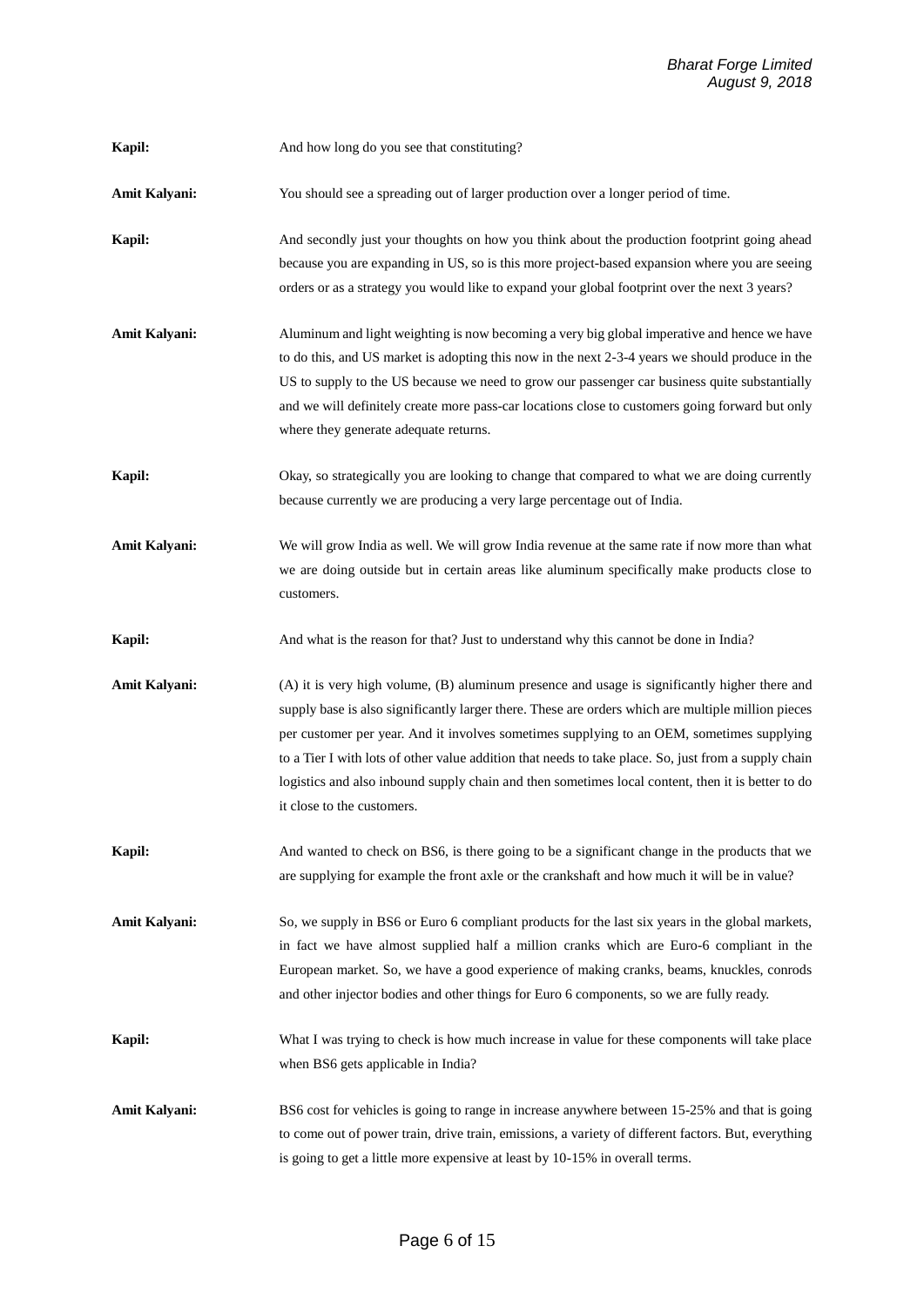**Kapil:** So, you are saying the vehicle itself will become more expensive by 15-25%?

Amit Kalyani: Absolutely because BS4 to BS6 is a very big change.

**Kapil:** Okay, because that will be a very-very big cost increase from customers' point of view so that may lead to some pre-buy.

**Amit Kalyani:** Yes, pretty much that is what we have seen everywhere in the world.

**Moderator:** The next question is from the line of Pramod Amre from CIMB. Please go ahead.

- **Pramod Amre:** Couple of questions on this aluminum forging. One, how is this business characteristic different from your steel forging which you currently do either in terms of capital intensity or the profitability margins or the speed at which you convert the orders into sales?
- **Amit Kalyani:** Look, on the aluminum side these are all new platforms which are coming into the market replacing existing platforms. And please note my usage of the word platform because it is not model specific, it is platform specific. So, it will go into multiple models made by multiple brands owned by the same OEM. For example, it could go into three different brands like for example, it could be a Volkswagen, it could be a Skoda or it could be a Porsche. These are the way in which platforms are being built today. Similarly, there are other companies in the US such as Ford which has multiple platforms, GM which has multiple platforms and these are the products that we are making which are platform products. Two, the capital intensity is fairly high because we have a very unique technology which gives us a big comparative advantage. So, you will get roughly 1.1 to 1.2 times capital output, but the margins are almost double of what we have in the steel outside India.

**Pramod Amre:** And these are more of structural components.

**Amit Kalyani:** These are all chassis and structural components.

**Pramod Amre:** And second, is this aluminum getting much more acceptance in the mass car market or is it still in the premium car segment?

Amit Kalyani: I am very happy to announce that we have one Indian customer which had actually started using aluminum chassis component, forged aluminum chassis component in their products which they have just recently launched. So, we will see this increasing in penetration in India as well.

**Pramod Amre:** No, globally is it still a premium car market component or is it getting more acceptance?

**Amit Kalyani:** No, now it is getting into mass vehicles as well. But again, in mass vehicles will have two different types of products. You will have complex products and you will have simple products. We are focusing on the complex products.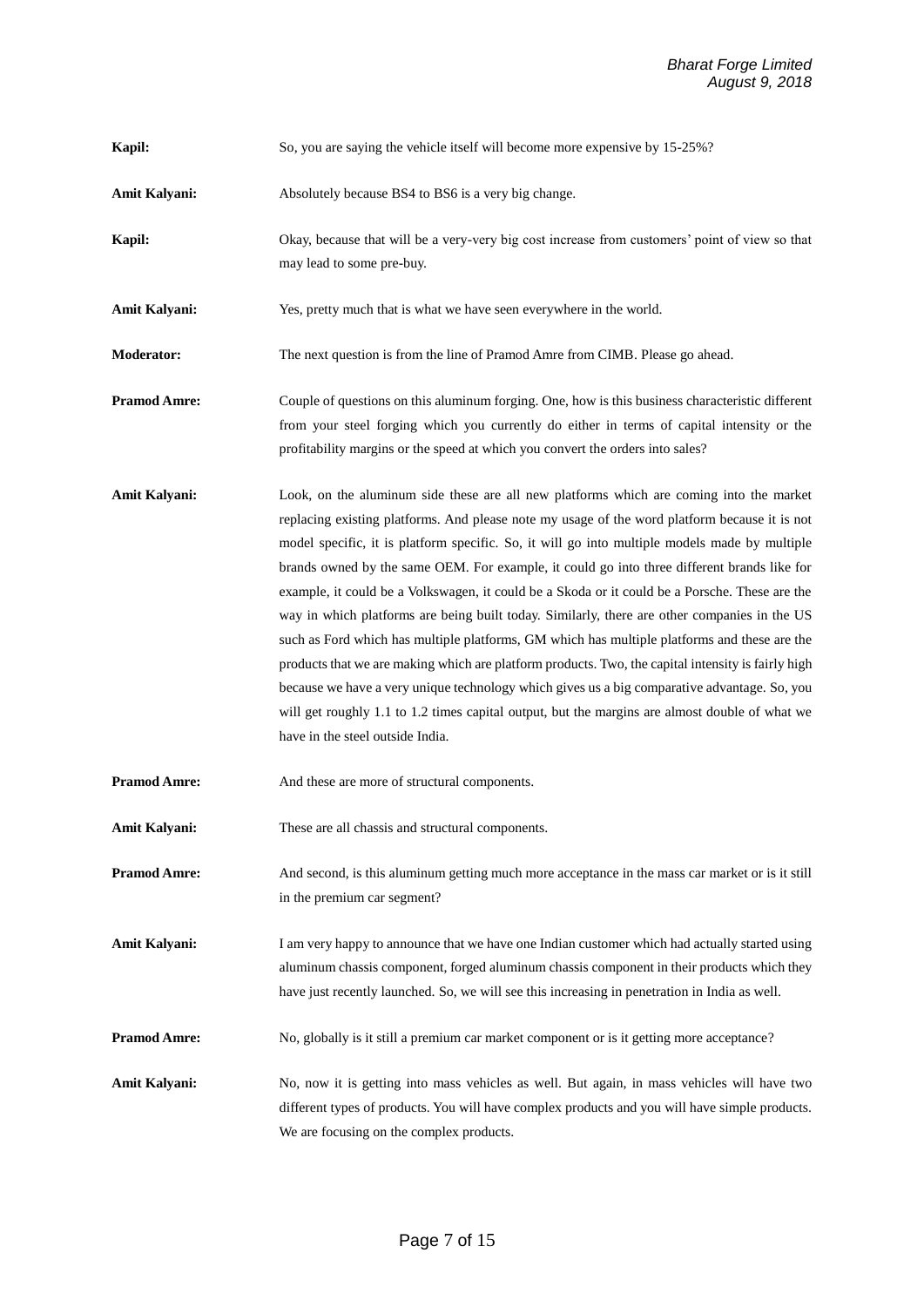- **Pramod Amre:** And second, as you are investing more into the aluminum components, both internationally and in India, any outlook in terms of 3 years down the line, what proportion of your sales might be coming from these aluminum components?
- **Amit Kalyani:** Today aluminum component is like 5% of our share. It is very feasible that in 3-4 years it could become 12-13% of our sales, anywhere between 10% and 15%.
- **Pramod Amre:** And is there a linkage between your Indian aluminum brand which you are setting up versus the global company?
- Amit Kalyani: No, over here the business is very small today.
- **Pramod Amre:** Because you have a completely green field here.
- **Amit Kalyani:** No, it is not green field. Today what we are doing in aluminum forging in India is we are using our existing facilities. The figure I gave you 10-12% is for aluminum forging global as a part of Global Bharat Forge. By 2020 just that facility we have set up with initial investment should become a \$50 million business, but the upside is huge.
- **Pramod Amre:** So, then might be overall as aluminum might be what above 20-25%?
- **Amit Kalyani:** We should aim for something like that.
- **Pramod Amre:** So, that is the visibility with which you are working with?
- **Amit Kalyani:** Yes.
- **Pramod Amre:** And second you have been making small investments into the EV startups. What is the thought process? Is it to know more about the technology and the overall understanding of the business or are you earmarking per annum that this is the corpus we will invest and play a much bigger role?
- **Amit Kalyani:** There is no blind corpus that we are investing. It is a strategic initiative and I will explain very simply. We see electric opportunities at the high end globally on the pass-car side and we see electric opportunities at very large scale and mass on the two-wheeler side which is largely going to happen in the biggest way in countries like India and Indonesia because these are now the largest remaining electric 2-wheeler market which are untapped. So, if you can get into the electric vehicle supply chain on the 2-wheeler side in India through a company like Tork and learn the ropes for that, you will learn cost efficiency and scale for low voltage power electronic that can then be deployed across geographies even in Africa and other things. And the investment in Tevva is to give us an exposure to high voltage power electronics which will be useful in luxury cars and light commercial vehicles, medium commercial vehicles etc. across the world. And the whole idea is that by working with these companies we develop products, solutions which we can then productize and sell to all our customers and thereby increase our content for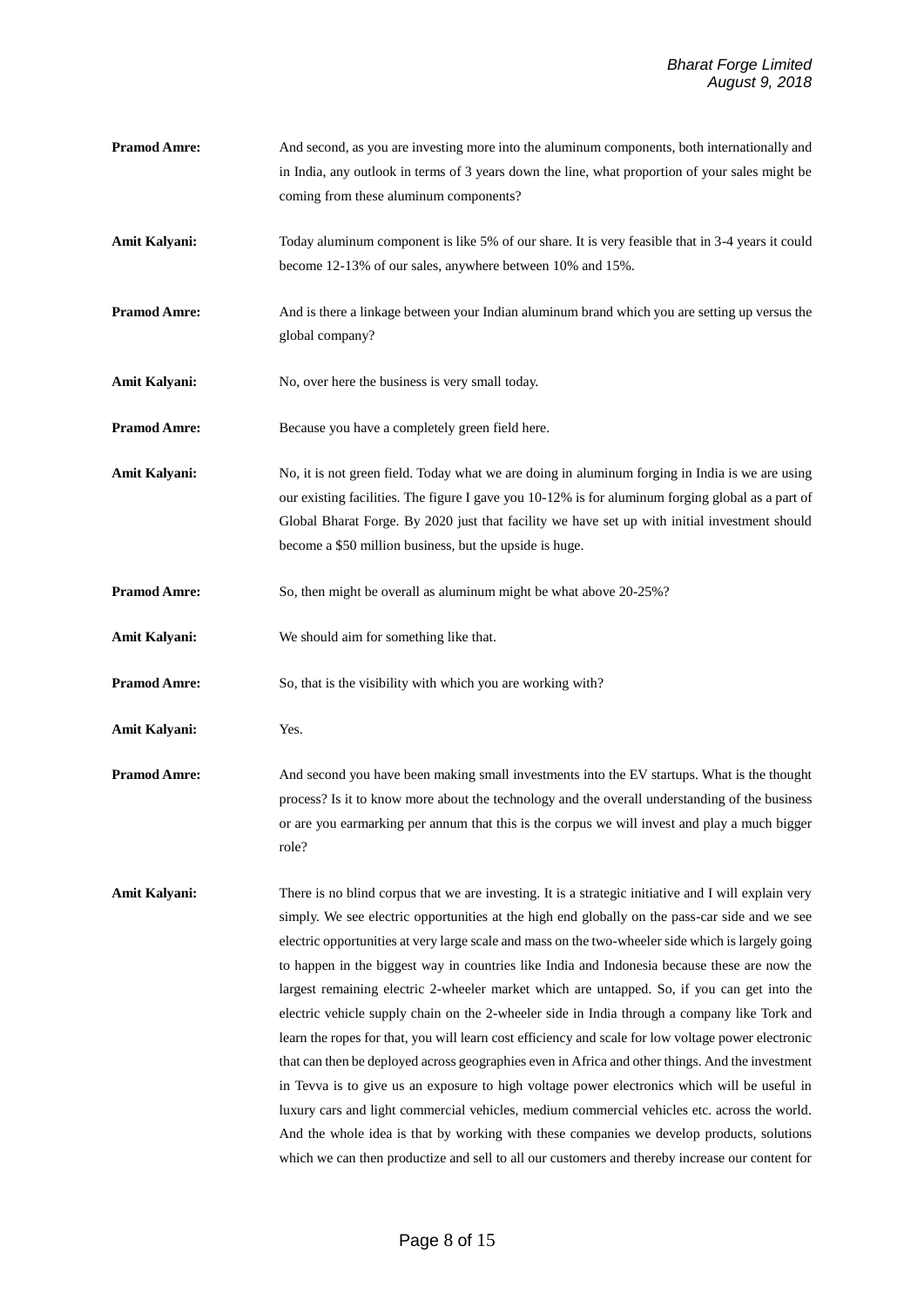vehicle in electrical vehicle even more than where we are today. And these are not just mechanical components.

**Moderator:** The next question is from the line of Bharat Gyanani from Sharekhan. Please go ahead.

**Bharat Gyanani:** I just have one question. Coming back on the axle load norms for the CV space that the government has put out, what is the duration that you feel that the new truck sales would be impacted because they would have to comply with the new norms? So, what kind of disruption do you feel how long it will last based on the feedback what you are getting from the OEMs?

- **Amit Kalyani:** We are not seeing any disruption right now.
- **Bharat Gyanani:** Okay, so you feel the sales will continue to grow in strong double-digits?
- **Amit Kalyani:** Yes, absolutely.
- **Moderator:** The next question is from the line of Prayesh Sen from IIFL. Please go ahead.
- **Prayesh Sen:** Sir first question is on the engines, basically on the CV side what share of our revenues would be coming from purely engine components?
- Amit Kalyani: Purely engine components would be roughly I would say maybe about 20% to 25% but that includes just engines.
- **Prayesh Sen:** And secondly sir the US tariff for the way it is shaping up and the kind of tariffs they have been imposing, do you see any threat to any of our businesses?
- **Amit Kalyani:** As of now none and that is why we are also building facility in the US, so that we can supply large amount from the US as well.
- **Prayesh Sen:** So, you are also planning a steel forging facility?
- **Amit Kalyani:** We already have a steel forging facility in Tennessee and we are building this aluminum forging facility adjacent it in the land that we already own.
- **Prayesh Sen:** Okay, and if you look at your revenue breakup the Asia Pacific business seems to be falling sharply in the last past couple of quarters, so what is the reason there?
- Amit Kalyani: It is a very small business. It is 2% of sales. The real reason is we have had so much demand from other main customers that we have actually had to make sure we satisfy our long-term customers.
- **Moderator:** The next question is from the line of Nitish Mangal from CLSA. Please go ahead.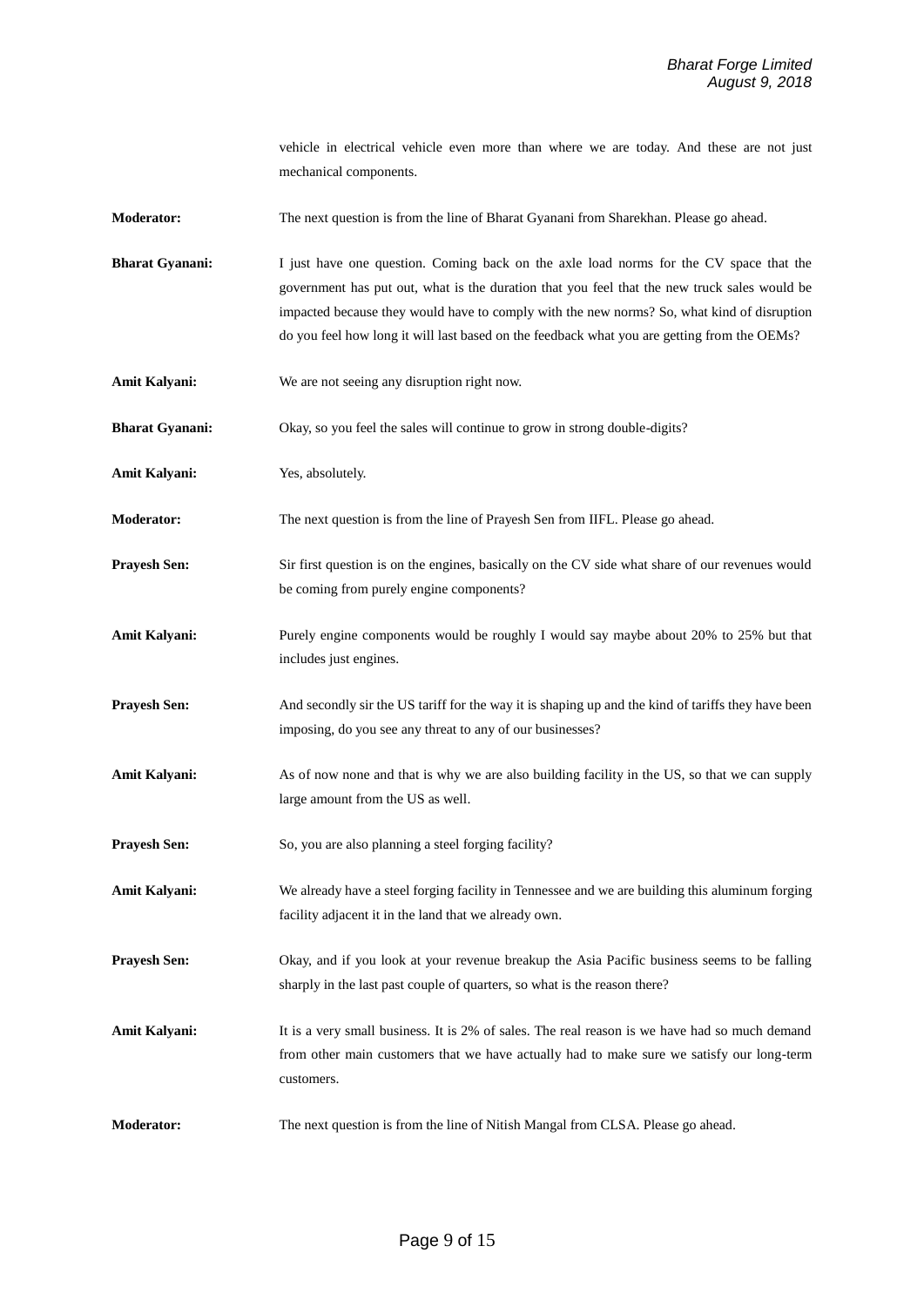- **Nitish Mangal:** Two question Amit. One, how are your oil and gas revenues in the first quarter and how do you see that trending ahead? And secondly what kind of emission norm changes are expected in the overseas market like US, Europe let us say over the next 3-5 years?
- Amit Kalyani: First question, our oil and gas revenues are strong, and we expect them to continue to remain strong and in fact our strategy for growing oil & gas over a period of time is very well in place. Oil  $\&$  gas is already over a \$100 million a year now and we see opportunity to grow that at least to double that size over the next 3-4 years. Your second question was what emission norms are coming up in other parts of the world. Every 3-4 years you have an emission norm change. I think the next one will be in the US in 2020 and then in Europe I think it is in 2021. Emission norms that we largely look at nowadays are those for vehicles which are on-road. There are also emission norms for a lot of off-road equipment such as equipment, gensets, mining equipments, railways – you know these are called tier norms, tier 1, tier 2, tier 3. And these norms are also getting substantially stronger. So, even for tractors and other things like that the emission norms are changing and those are also tightening up quite substantially.
- **Nitish Mangal:** And in the US ahead of this 2020 norm changes do you expect like another leg up in terms of pre-buying etc?
- **Amit Kalyani:** Yes, so we expect the market to remain strong in 2019 largely because of pre-buying.
- **Moderator:** The next question is from the line of Shyam Sundar from Sundaram Mutual Funds. Please go ahead.
- **Shyam Sundar:** On a quarterly basis our domestic non-auto revenue seems to be softening. Any particular reason there if you can throw some more color on that please?
- **Amit Kalyani:** Two very simple factors. Lot of our industrial business in India is tender based and railways and defense tenders was not converted into orders on time, so those get pushed out.
- **Shyam Sundar:** And sir in defense you were mentioning one off order that could come this year, right?
- **Amit Kalyani:** We have received the order, but the contracts are yet to be signed. We have received the LOI and received everything. Paperwork is going on.
- **Moderator:** The next question is from the line of Mahesh Bendre from Karvy Equity. Please go ahead.
- **Mahesh Bendre:** Sir you just mentioned Indian operations are expected to grow 10-12%, is it a guidance for your full year?
- Amit Kalyani: No, we did not say that.
- **Mahesh Bendre:** Okay, in the first quarter volumes have grown by 20%, so do we anticipate similar growth for the remaining part of the year in terms of volume?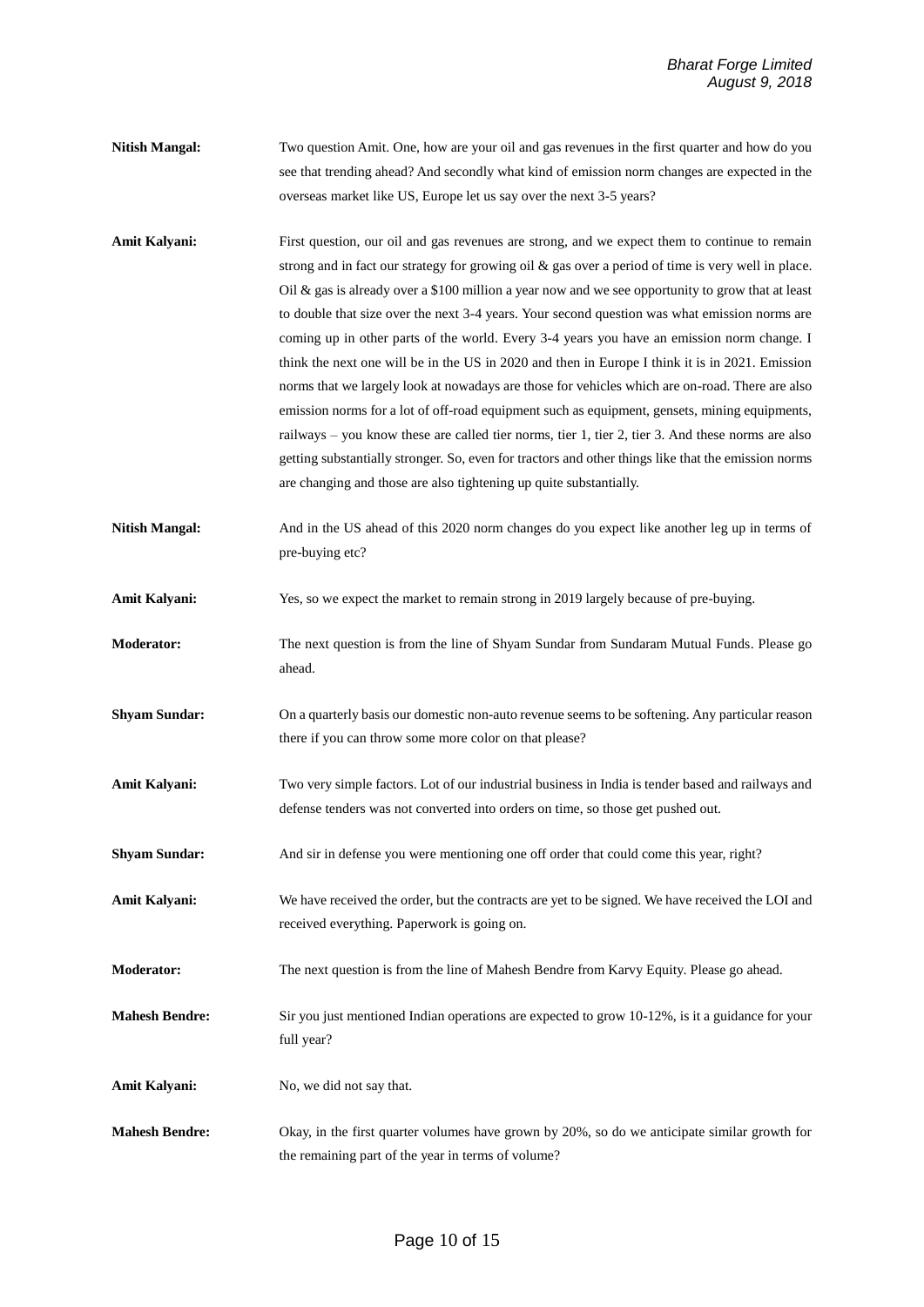- Amit Kalyani: Look we also have to look at the pace. Last year first half was quite slow, and second half strengthened. But I still expect this year to have very-very healthy growth.
- **Moderator:** The next question is from the line of Anupam Goswami from Stewart & Mackertich**.** Please go ahead.
- **Anupam Goswami:** Your AP facility that is going on, when it is going to be finalized and how much incremental revenue we can look upon from there?
- Amit Kalyani: So, the AP facility is finalized and started construction. That will start production in second half of next year. And the current capacity that we are putting up there will give us additional revenues of about Rs. 300 crores but that is only phase 1. Our goal is to achieve like close to a Rs. 1000 crores revenue in aluminum in the next 4-5 years in India.
- **Anupam Goswami:** And sir you mentioned about oil and gas about it going very strong, but can you quantify like how much revenue has come from that sector in this project?
- Amit Kalyani: Oil & gas revenue is now running in excess of \$100 million annualized per year.
- **Anupam Goswami:** And sir about your defense sector, in your last con-call you mentioned about making artillery that has gone for winter testing system and the test results have not yet come but it is looking positive. Like what is the status of that?
- **Amit Kalyani:** Four of our artillery platforms have been tested and we are now fielding for Army Trial 1 platform which means after the testing is done by the testing agencies they give it to the user for the user trials and now that is going on. So, hopefully this year we should at least get a pilot order for some products for them to start using and trying out in larger number.
- **Anupam Goswami:** And how much is the domestic subsidiary results, I mean how they are doing and what is the background for that?
- **Amit Kalyani:** We do not have any domestic subsidiaries.
- **Moderator:** The next question is a follow-up from the line of Sonal Gupta from UBS Securities. Please go ahead.
- **Sonal Gupta:** Amit just wanted to confirm, so is this the pilot order is the one-off defense order that we are expecting this year?
- Amit Kalyani: No, we have received one order for a certain system that we are supplying which is the order which has got delayed by one quarter. That is a defined order which we will supply in this year and complete. Our artillery gun, we hope that we can get a pilot order this year. So, far we have only been fielding products for trials. We have not generated any revenue out of it.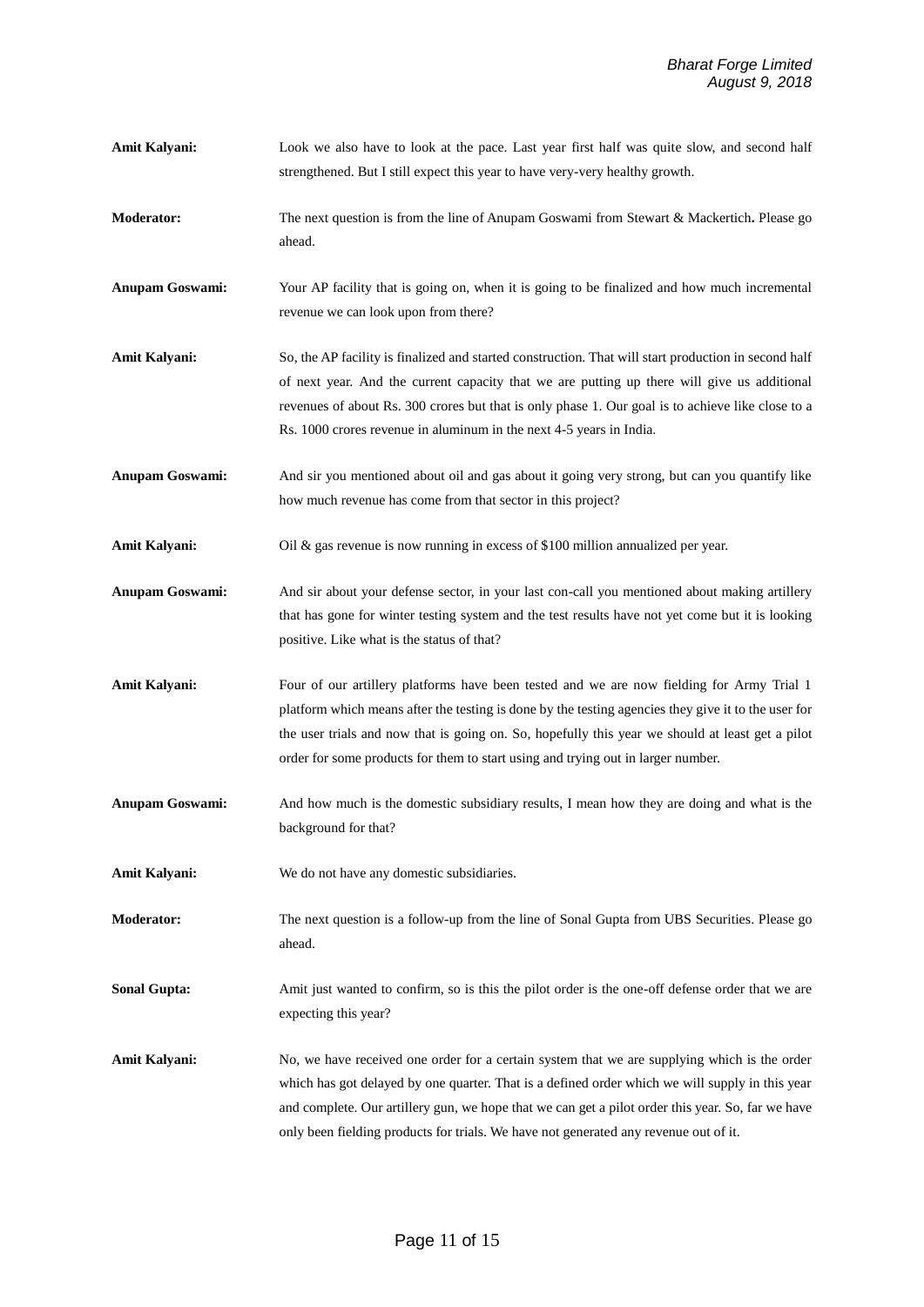**Amit Kalyani:** We expect in terms of revenue from defense because of components and exports, this year itself to be an inflexion point and then once you start getting program revenue that will become very big. This year itself we will have a fairly substantial revenue from defense by the end of the year. **Sonal Gupta:** I mean just to quantify what would have been the sort of revenue we have made last year on the defenses? **Amit Kalyani:** Defense last year was about 150 crores, somewhere in that region. **Sonal Gupta:** And you see that sort of growing substantially even excluding this one-off two billion order or that is included as the substantial part of the growth. **Amit Kalyani:** I am not including any artillery or Gun orders this year. Without that I am saying we should have growth. **Sonal Gupta:** The system orders are probably a little more uncertain in terms of timing, right? Amit Kalyani: See we have already been through 3.5 years of fielding the product, testing the product. Now I think it is anywhere between 6 to 12 months in which we should get the order, at least a pilot order. **Sonal Gupta:** And just my second question was can you tell us what the exchange rate was for this quarter Amit Kalyani: The exchange rate was 69.50 which is the same as last quarter. **Moderator:** The next question is a follow-up from the line of Shyam Sundar from Sundaram Mutual Fund. Please go ahead. **Shyam Sundar:** Sir if we see the export non-auto revenues over the last few quarters broadly it is stable IF you adjust for the currency per se. Can you highlight, is there any further scope for growth in that sense? **Amit Kalyani:** We are debottlenecking couple of facilities because we are running full out right now on the nonauto side and in three months we will have about 15-20% more capacity. **Shyam Sundar:** Which end-user segments do you believe? Amit Kalyani: It will be mining, construction, oil & gas are all growing in demand.

**Sonal Gupta:** And in the beginning also you mentioned that you do expect that defense over the next couple

of years or 2-3 years would start seeing material growth.

**Moderator:** Thank you. The next question is a follow-up from the line of Anupam Goswami from Stewart & Mackertich. Please go ahead.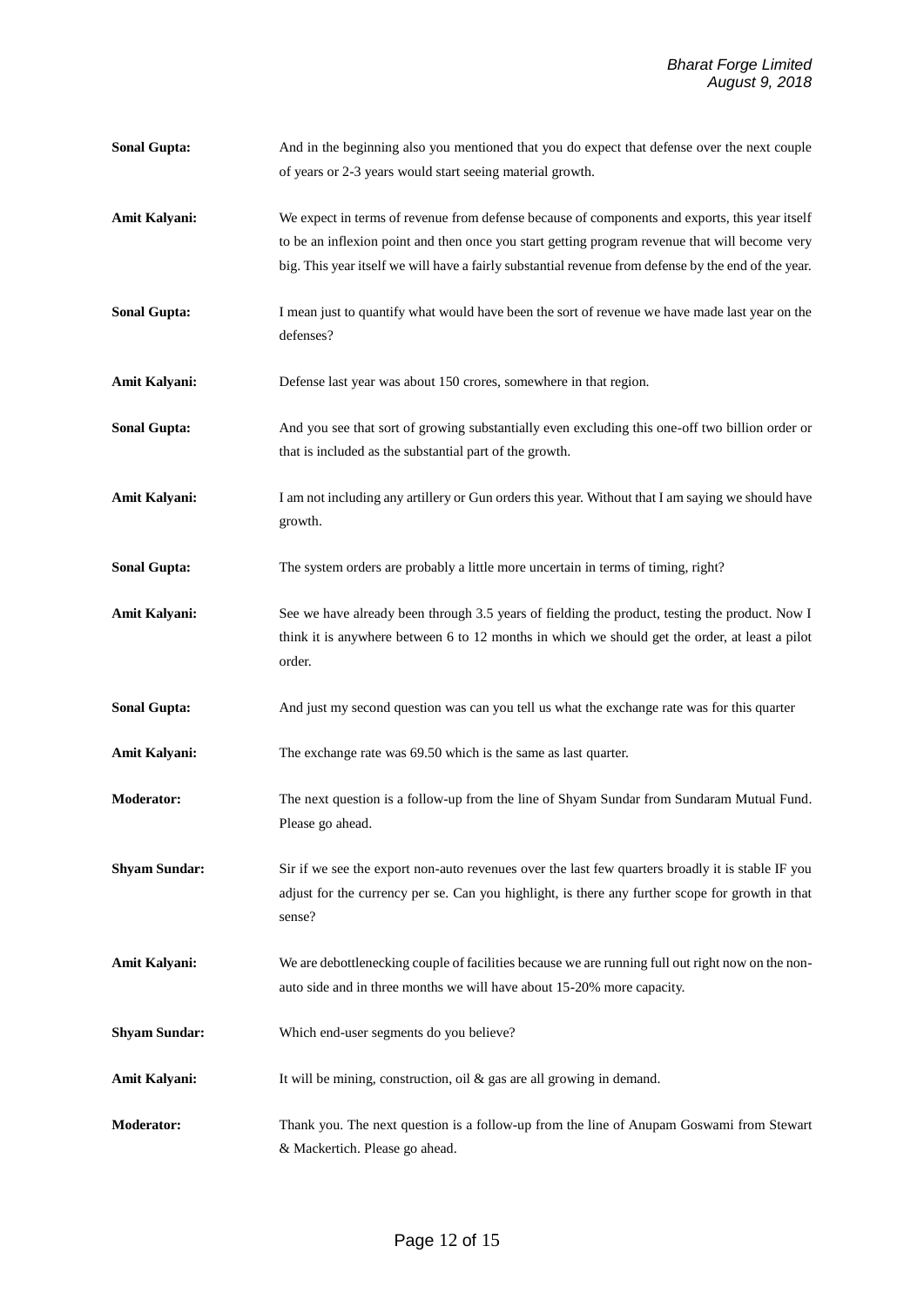- **Anupam Goswami:** Can you give some outlook on industrial sector from the domestic side since you said there is some delay in tenders order, so what's going ahead, how can we look at it?
- Amit Kalyani: See basically the two areas on the domestic side because of the tender delays we have had an impact is on aerospace and defense and on railways. So, these are the two areas where there is a potential for growth. And on the aerospace and defense, we know that the orders are there, even on rail we know there will be some orders this year which will bring us back to the level of growth that we need.

**Anupam Goswami:** Overall, in FY19 like how much growth you are expecting from industrial supply?

- Amit Kalyani: I cannot give you a figure like that, but I think overall, we will see fairly strong growth and certain sectors like as I mentioned aerospace and defense, we will see a very-very healthy growth. So industrial will see a strong growth.
- **Anupam Goswami:** Sir you mentioned in last con-call getting in the forging for the farm equipments, how is that coming up sir?
- **Amit Kalyani:** So we have received orders from three new customers in India which are making farm implements for this mechanization of farms. This is only the beginning for us and we hope that as more and more mechanization of farming takes place, this will allow us an opportunity to grow our business with these and many other customers.
- **Anupam Goswami:** And aluminum forging that you are getting into and huge opportunity you mentioned so who else could be a competitor in this field along with you?
- **Amit Kalyani:** We have a very unique technology which we have developed so that gives us a competitive edge and therefore, we are focused on the highly complex parts which we can make very competitively using this technology and there are a lot of people who make commodity parts all over the world, there are people in Europe, there are people in the US, but I don't think anybody is got combination technology, capability and cost that we do and that is why we see a big growth opportunity.
- **Moderator:** Thank you. The next question is from the line of Vaikam Kumar from JM Financials. Please go ahead.
- **Vaikam Kumar:** My question pertains to the domestic PV segment. While the other segments have registered a strong double-digit growth, the PV segment has about 8% year-on-year growth, are there any specific reasons for this?
- Amit Kalyani: Not really, it has just largely been I think a capacity issue.
- **Vaikam Kumar:** Can you elaborate a bit more?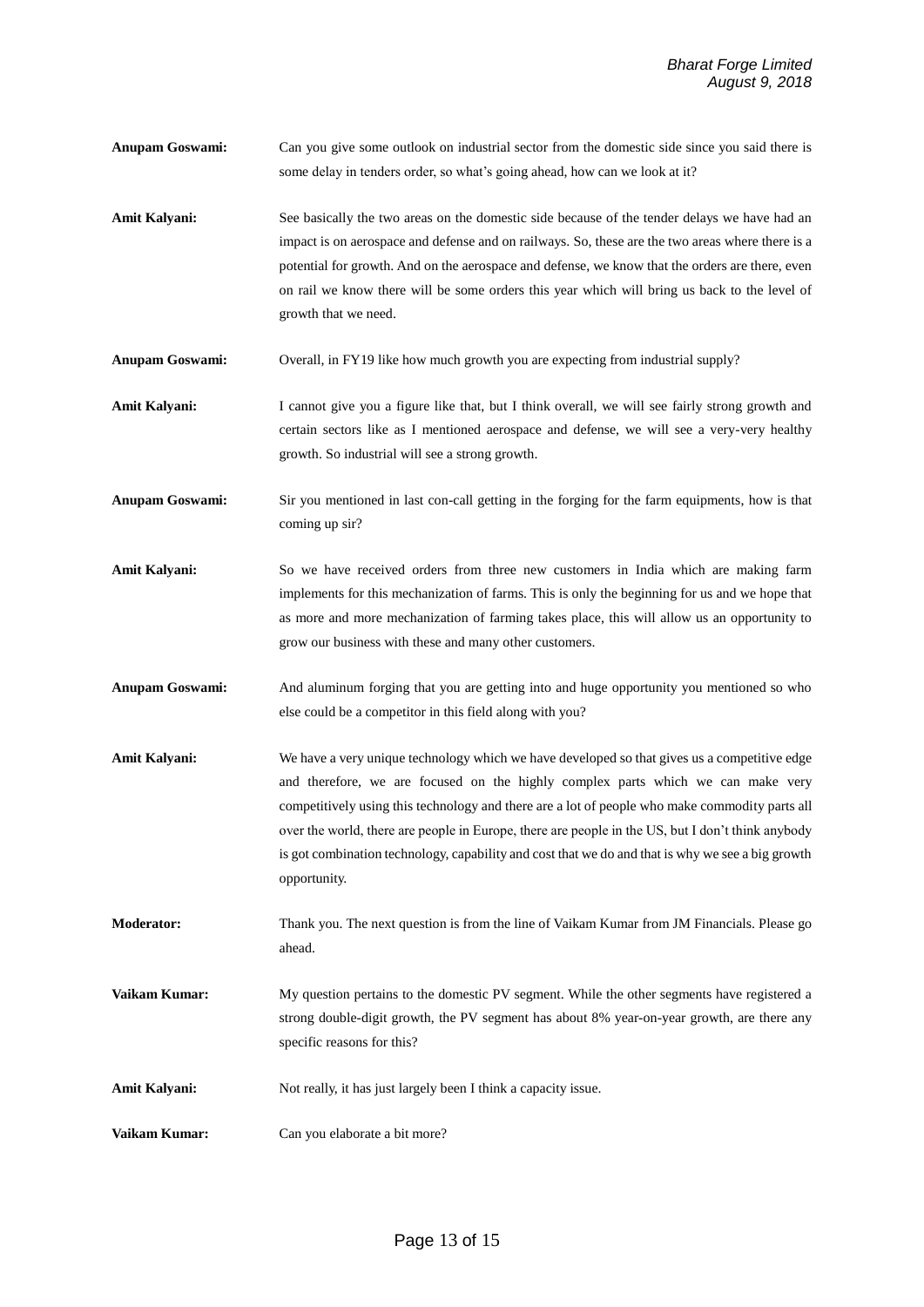Amit Kalyani: In that size or presses we don't have so much capacity. We have now installed a new press and that will give us at least double the capacity of what we had so once our validation is over, we will start on a new growth phase on passenger cars as well. I will tell you honestly we want to make products which give us profitability so if there are people who are willing to make parts and next to no profit we are happy to let go off that business.

**Vaikam Kumar:** Is there any timeframe for the expansion of the capacity?

- **Amit Kalyani:** So our forging expansion will be completed by about June end or July beginning of the next year about 11 months.
- **Moderator:** Thank you. The next question is from the line of Sahil Kedia from Bank of America. Please go ahead.
- **Sahil Kedia:** I have one question, we have seen a very strong order growth in US classic trucks, what is the normal time gap between that order announcement and that turning to revenues for you?
- Amit Kalyani: It really depends on the schedule the customer gives you. So typically, as I mentioned a little while ago maybe you heard on the call, we have an annual plan with the customer and we have rolling four months plan and you make changes in our rolling plan based on any changes that the customer request. So we can react to changes in less than a month. Two weeks to a month is typically the time in which we can react.
- **Sahil Kedia:** My question was more that the order for example that we are seeing in the last months is it fair to say that they will be reflected in your numbers in may be Q3 or Q4?
- **Amit Kalyani:** Last month order intake we will probably be somewhere between O2 an O3.
- Sahil Kedia: And as far as your pricing of these contracts are concerned I know you guys have packing credit and all of that, how should we think about profitability giving the currency weakness off late?
- **Amit Kalyani:** I think profitability as we have mentioned we will maintain it between 28% to 30% EBITDA margin and we don't see any issues in that as of now.
- **Moderator:** Thank you. Ladies and gentlemen, this was the last question for today, I now hand the conference over to Mr. Amit Kalyani for his closing comments. Over to you sir.
- **Amit Kalyani:** So ladies and gentlemen, thank you very much for your time and interest in our company. As I mentioned to you, we have always worked strategically as a company and not opportunistically. We have created growth opportunities by using technology, knowledge and our customer relationships as we create the three new growth avenues which are the center for light weighting technology, the EV opportunity and the defense opportunity, these are three new growth sectors for the company which offer us tremendous opportunities for growth globally. Certain businesses will have more opportunities in India such as defense and certain will have larger opportunities outside, but overall, we are very bullish about our company's growth opportunities over the next